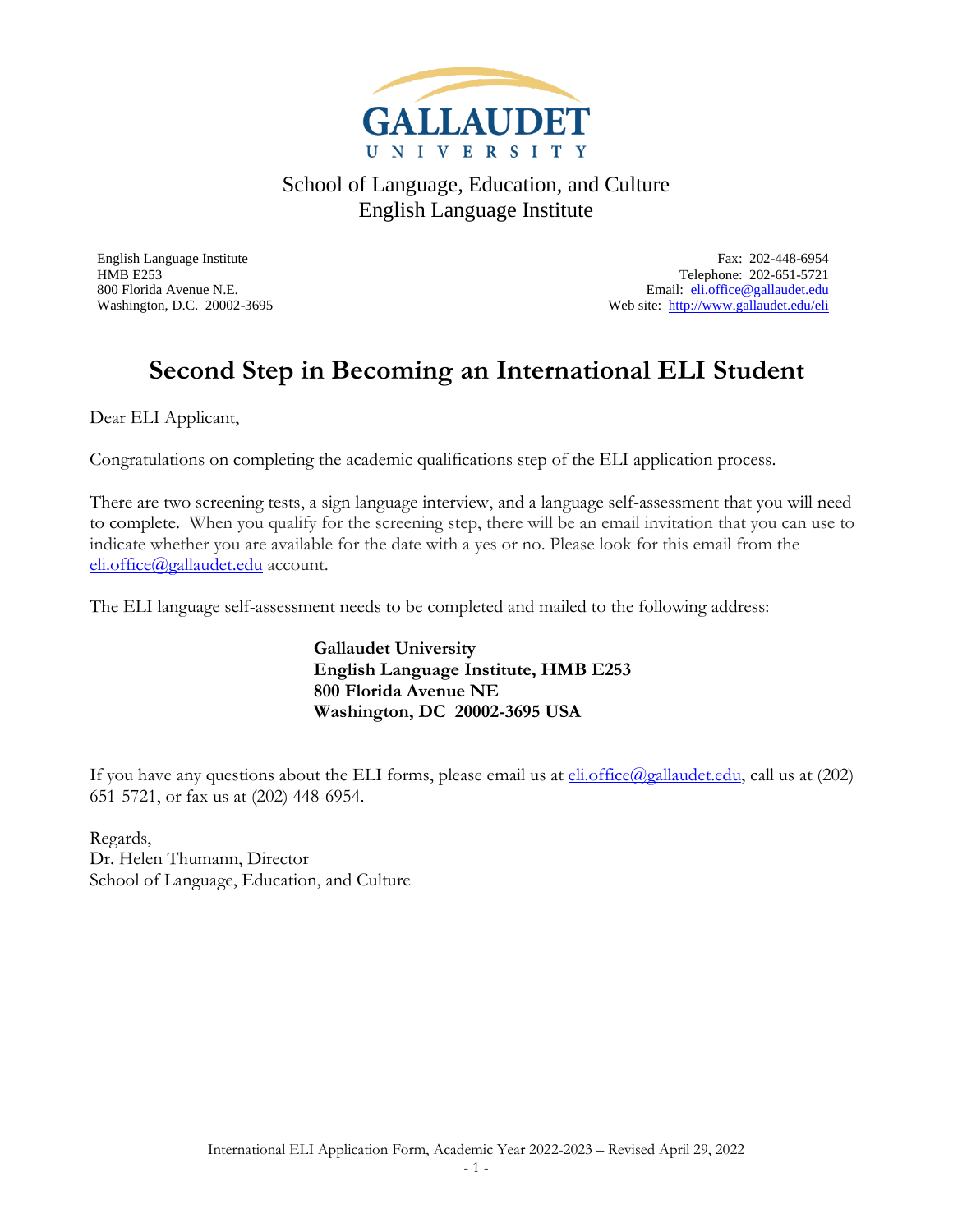

# **1. Tasks of the Screening Process**

You will need to indicate your availability for the date in the email invitation from **eli.office@gallaudet.edu** with a yes or a no for scheduling the screening tests and the sign language interview. You will need to dedicate at least two hours for the Zoom session. Zoom is a video chat app with a capability to share a computer screen with the viewer(s).

Gallaudet University is in USA's Eastern Standard Time (EST). Please keep in mind that when we have Daylight Savings (ET) during part of the spring, the entire summer, and part of the fall, we are an hour earlier than EST during these times. You can use a time zone converter website like <https://www.worldtimebuddy.com/> to help you figure out the date and time differences between us and your location.

The entire screening process is done via Zoom. During the Zoom session, please use a quiet, stable room where you can concentrate. Please use a computer, laptop or tablet, not a cell phone for Zoom. Please inform anyone in the room that they need to leave so that you can be alone for the session.

If you have already completed the screening tests and sign language interview, you do not need to schedule another Zoom session. You would simply wait to get an email with your results in it.

Please complete the Language Self-Assessment beginning on the next page.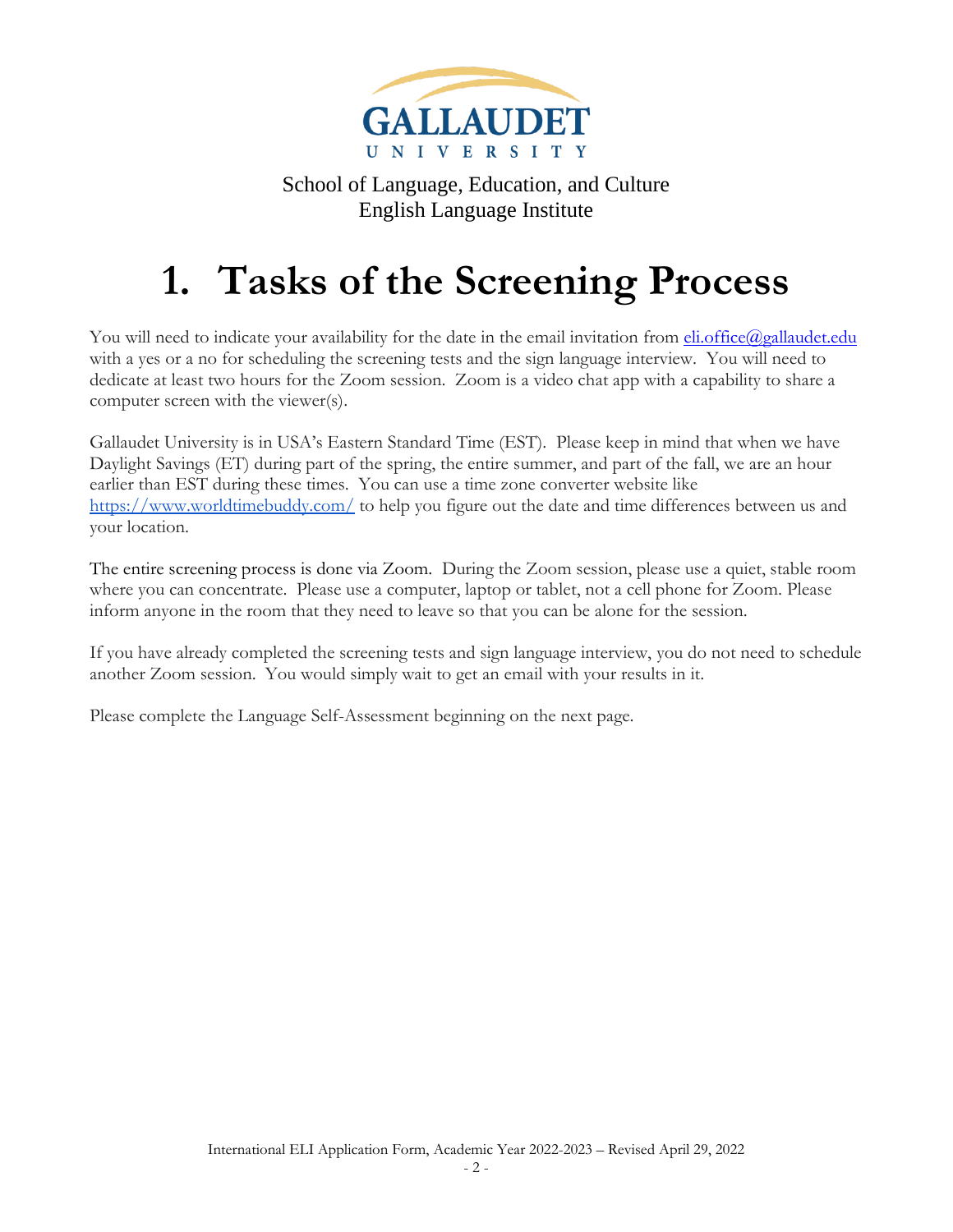

## **2. Language Self-Assessment**

**Directions:** Please mark the box that best matches your skill. If you were born deaf, became deaf later in life, have some residual hearing, or use a hearing aid, a cochlear implant, or some other assistive hearing device, please mark the box that reflects your best skill over the total of your lifetime. Hearing people will need to complete this survey as well.

| Spoken/Written Language of your<br>Country: | <b>Proficiency Level:</b> |                                                                            |  |
|---------------------------------------------|---------------------------|----------------------------------------------------------------------------|--|
| Listening                                   |                           | $\Box$ None $\Box$ Basic $\Box$ Intermediate $\Box$ Advanced $\Box$ Fluent |  |
| Speaking                                    |                           | $\Box$ None $\Box$ Basic $\Box$ Intermediate $\Box$ Advanced $\Box$ Fluent |  |
| Reading                                     |                           | $\Box$ None $\Box$ Basic $\Box$ Intermediate $\Box$ Advanced $\Box$ Fluent |  |
| Writing                                     |                           | $\Box$ None $\Box$ Basic $\Box$ Intermediate $\Box$ Advanced $\Box$ Fluent |  |
| <b>Signed Language of your Country:</b>     |                           |                                                                            |  |
| <b>Understanding Signs</b>                  |                           | $\Box$ None $\Box$ Basic $\Box$ Intermediate $\Box$ Advanced $\Box$ Fluent |  |
| Communicating with Signs                    |                           | $\Box$ None $\Box$ Basic $\Box$ Intermediate $\Box$ Advanced $\Box$ Fluent |  |
| Spoken/Written English:                     |                           |                                                                            |  |
| Listening                                   |                           | $\Box$ None $\Box$ Basic $\Box$ Intermediate $\Box$ Advanced $\Box$ Fluent |  |
| Speaking                                    |                           | $\Box$ None $\Box$ Basic $\Box$ Intermediate $\Box$ Advanced $\Box$ Fluent |  |
| Reading                                     |                           | $\Box$ None $\Box$ Basic $\Box$ Intermediate $\Box$ Advanced $\Box$ Fluent |  |
| Writing                                     |                           | $\Box$ None $\Box$ Basic $\Box$ Intermediate $\Box$ Advanced $\Box$ Fluent |  |